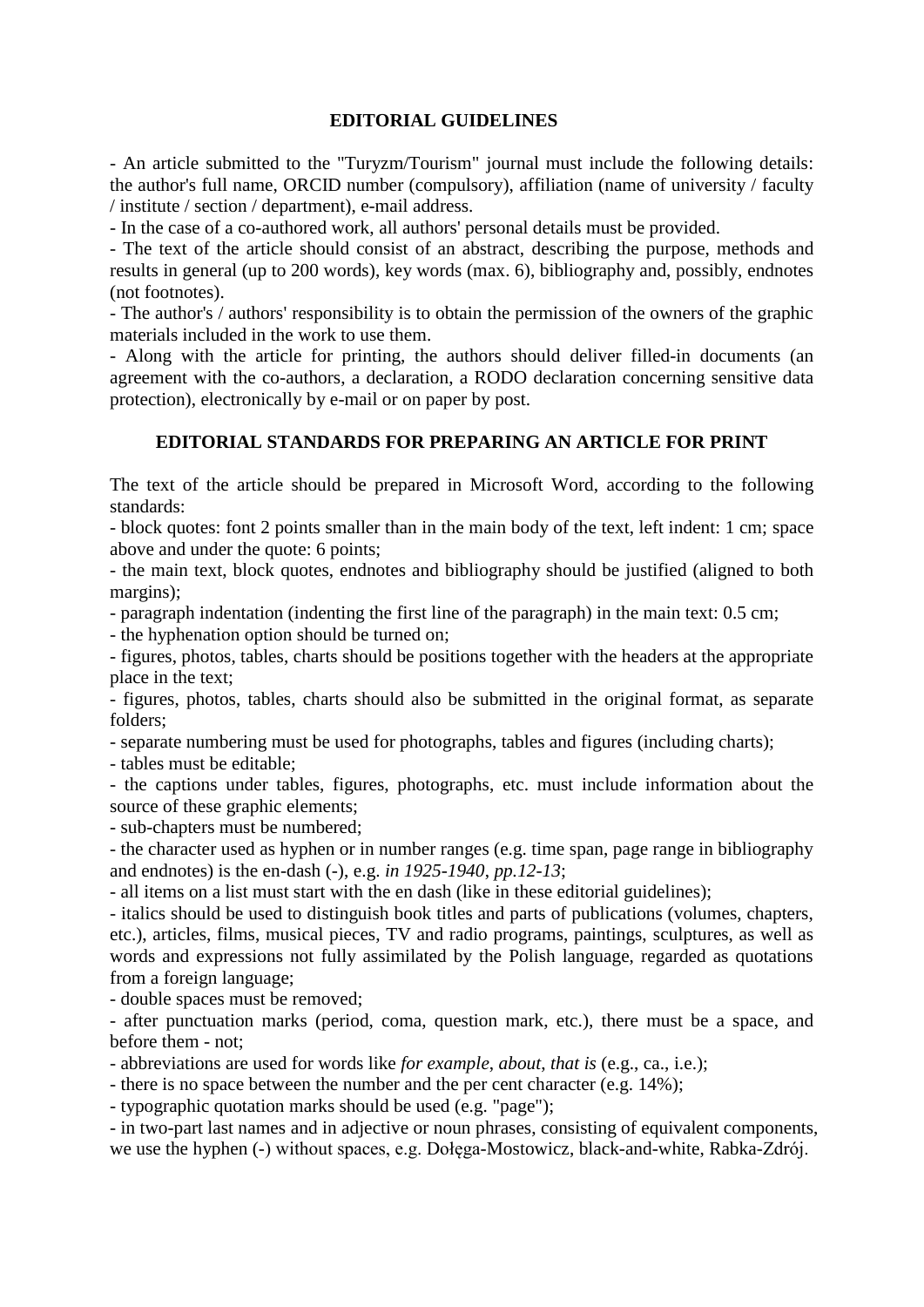#### **NOTES**

There are two types of notes/references used in "Turyzm": bibliography notes and explanatory references, which supplement the information included in the main text of the article. Bibliographic notes (referring to publications which contain the information or quotations used in the article) are written **in APA format** – in parenthesis, in the main text; they should include the author/s' last name/s, the year of publication and the numbers of pages, after the quote:

#### Text, text, text (Last name, year, pages...)

When the cited publication has 1 to 5 authors, the note must include all their names, separated with comas. If there are more than 5 authors, we write the last name of the first of them, followed by "et al.", e.g.:

(Kowalski et al., 2015, pp.7-14)

If the book we cite was written under editorship, the note must contain the last name/ names of the editor/editors of the volume, and include information that it is an editor and not the author, only in the bibliography.

Text, text (Kowalski, 2015, p.13) Text, text.

If the author refers to an online source, we should include the name of the author of the quoted text or, if it has not been given on the website - the name of the website, e.g.

> Text, text (Nowak, 2005) Text, text (Tatrzański National Park, 2015).

When citing acts of law, the note must include the beginning of the title of the document (in italics), the year of its publication or, possibly, the number of the article and the paragraph; the full title is given the bibliography, e.g.:

> Text, text (*Act*, 2014, art 1, para.2 Text, text (*Ordinance*, 2018)

If several documents (e.g. acts of law) from the same year are quoted in the text, their titles must be given in the endnotes, e.g.:

> Text, text (*Cooperatives and their Associations Act*, 1961). Text, text (*Education System Development Act*, 1961).

When the author refers to two or more publications in one endnote, they should be put in alphabetical order, giving the name of the first author of each of them first. Individual works are separated with a semi-colon, e.g.

(Kowalski, 2012; Nowak, 2009; Wiśniewski, Nowak, 2010)

If one endnote contains reference to several works by the same author, they should be ordered by the year of publication. The author's name is given only once and it is followed with the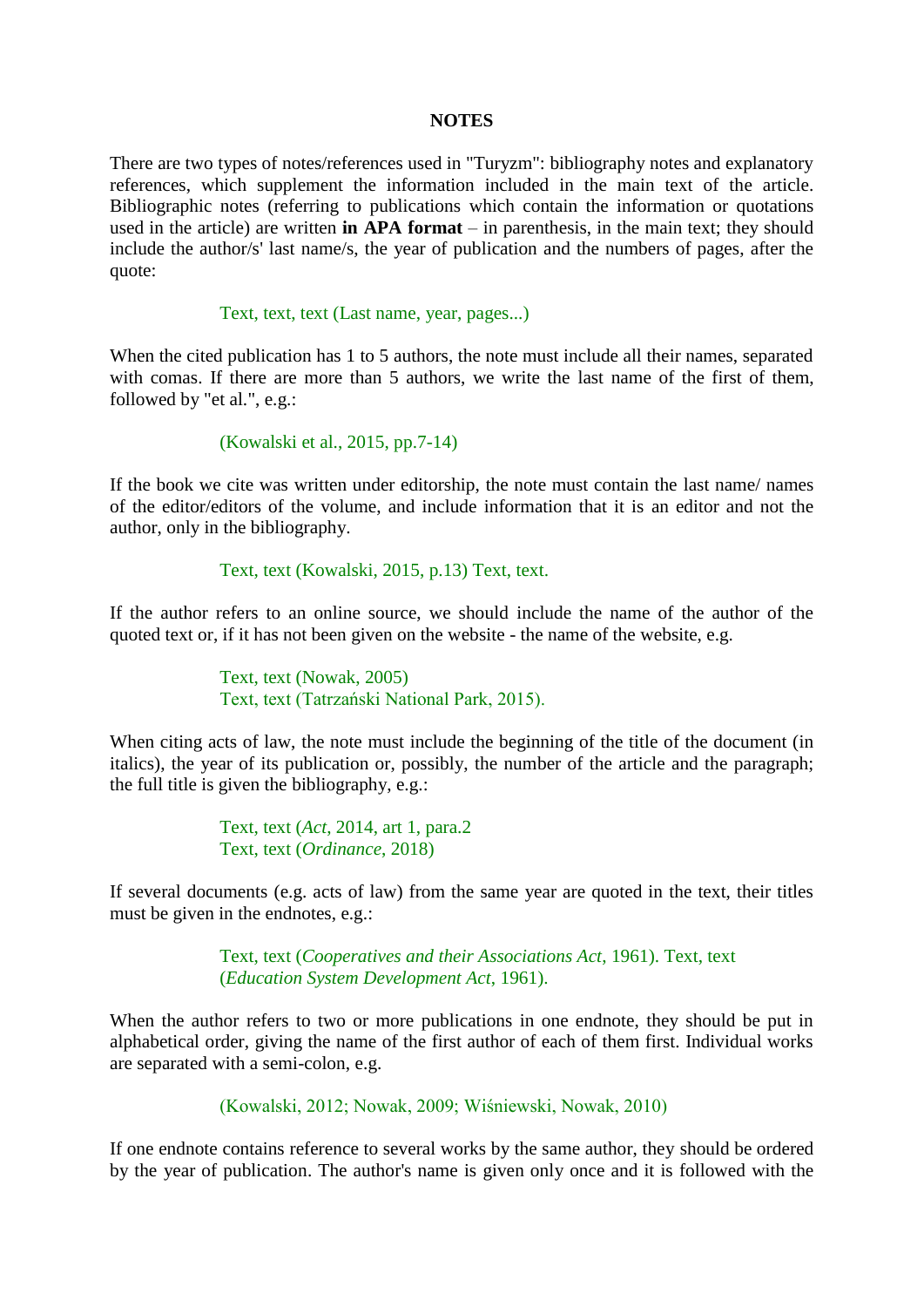dates of publishing the cited works, separated with comas. Publications in print are placed at the end of the note. When the author refers to several works published in the same year, both in the endnote and the bibliography, they must additionally place letters a, b, c, etc. after the year of publication (without a space between the year and the letter), assigned to each of these publications, e.g.:

# (Kowalski, 2001, 2005a, 2005b, in print)

If one of the works which the author refers to in a part of the text is the main one and the remaining ones are additional, it is possible to place see also before them, e.g.:

(Wiśniewski, 2015; see also: Kowalski, 1987; Nowak, 2008).

If a text is quoted word for word in the endnote, it is necessary to give the author's name, the year of publication and the numbers of the pages which the quote comes from, e.g.

# (Kowalski, 2009, p.15)

If the quote consists of less than 40 words, it should be taken in inverted comas and not be set off the main text. The source of the quotation should be given directly after the quote and the closing inverted comas, e.g.

## Text, text, text "quote, quote, quote, quote" (Nowak, 2005, p.14)

If the quote consists of 40 or more words, it should be set off the main text. It should be printed in characters two points smaller than the main text, in a separate block, with a 1 cm indentation on the left side. If the block quotation consists of several paragraphs, each of them should include an additional, 0.5 cm indentation of the first line. The note containing information about the source of the quotation (the name of the author, the year of publication, page number) should be placed in the main text, in the sentence introducing the quote, or right after the text of the quote, in its last line. Block quotes should not be closed in inverted comas.

## The sentence introducing the quote:

Quote text, quote text, quote text, quote text, quote text, quote text, quote text, quote text, quote text, quote text, quote text, quote text, quote text, quote text quote text, quote text, quote text, quote text, quote text, quote text, quote text quote text, quote text, quote text, quote text (Name, 2015, pp. 14-15).

The sentence introducing the quote (Name, 2015, pp. 14-15):

Quote text, quote text, quote text, quote text, quote text, quote text, quote text quote text, quote text, quote text, quote text, quote text, quote text, quote text quote text, quote text, quote text, quote text, quote text, quote text, quote text quote text, quote text, quote text.

In the case of indirect citation (when the author does not have direct access to the work which they refer to and which they know only from another publication), the author should use the preposition after: with the colon. The bibliography should include only the source actually used by the author, e.g.:

As proposed by Kowalski (2003, after: Nowak, 2008) ...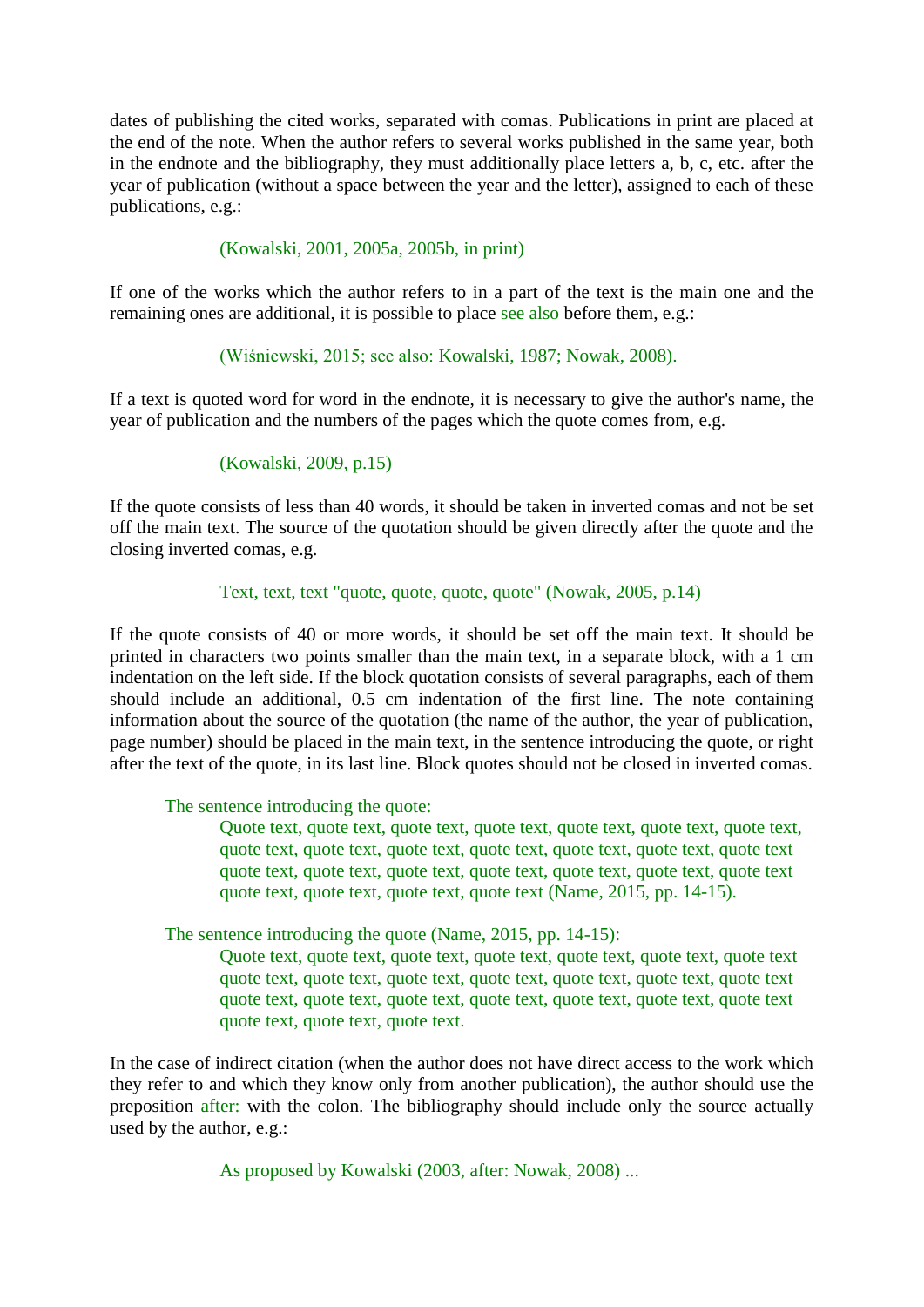### **BIBLIOGRAPHY**

In "Turyzm/Tourism", bibliography fits into **the APA format**:

The author's last name, initial (year of publication). *The title of the book*. Place of publication. Publishing house.

Publications must be listed in the alphabetical order, considering the first letter in the author's last name.

Below, see the rules of the bibliographic notation of individual texts (please, note which elements of the bibliographic notation are given in italics):

1. A book:

Last name, initial (year of publication), *The title of the book*. Place of publication. Publishing house.

Milewska, M., Włodarczyk, B. (2015). *Hotelarstwo. Podstawowe wiadomości*. Warszawa: Polskie Wydawnictwo Ekonomiczne.

2. A book under editorship:

Last name, initial (ed.) (year of publication) *The title of the book*. Place of publication. Publisher.

Jackowski, A., Krzemień, K., Sołjan, I. (ed.) (2018). *Geografowie polscy. Słownik biograficzny*. T.1: A-J. Kraków: Instytut Geografii i Gospodarki Ptzestrzennej UJ.

3. A chapter in a collective publication:

Last name, initial (year of publication), The title of the chapter. In: initial, last name (ed.) *The title of the book*. Place of publication. Publisher.

Kowalczyk-Anioł, J., Latosińska, J. (2010). Badania nad turystyką w łódzkim ośrodku naukowym. In: S. Tanaś (ed.), *Nauka i dydaktyka w turystyce i rekreacji* (pp. 179-186)*.*  Łódź: Łódzkie Towarzystwo Naukowe.

4. An article in a scientific journal:

Last name, initial (year of publication), The title of the article. *Title of the journal, number of volume* (number of issue), page range.

Stasiak, A. (2019). Escape roomy w Polsce: ujęcie popytowe z wykorzystaniem badań netnograficznych. *Turyzm/Tourism*, *29* (1), 77–89.

If the article bears the DOI number, it should be quoted at the end of the bibliographic note (we never put a period after the DOI number):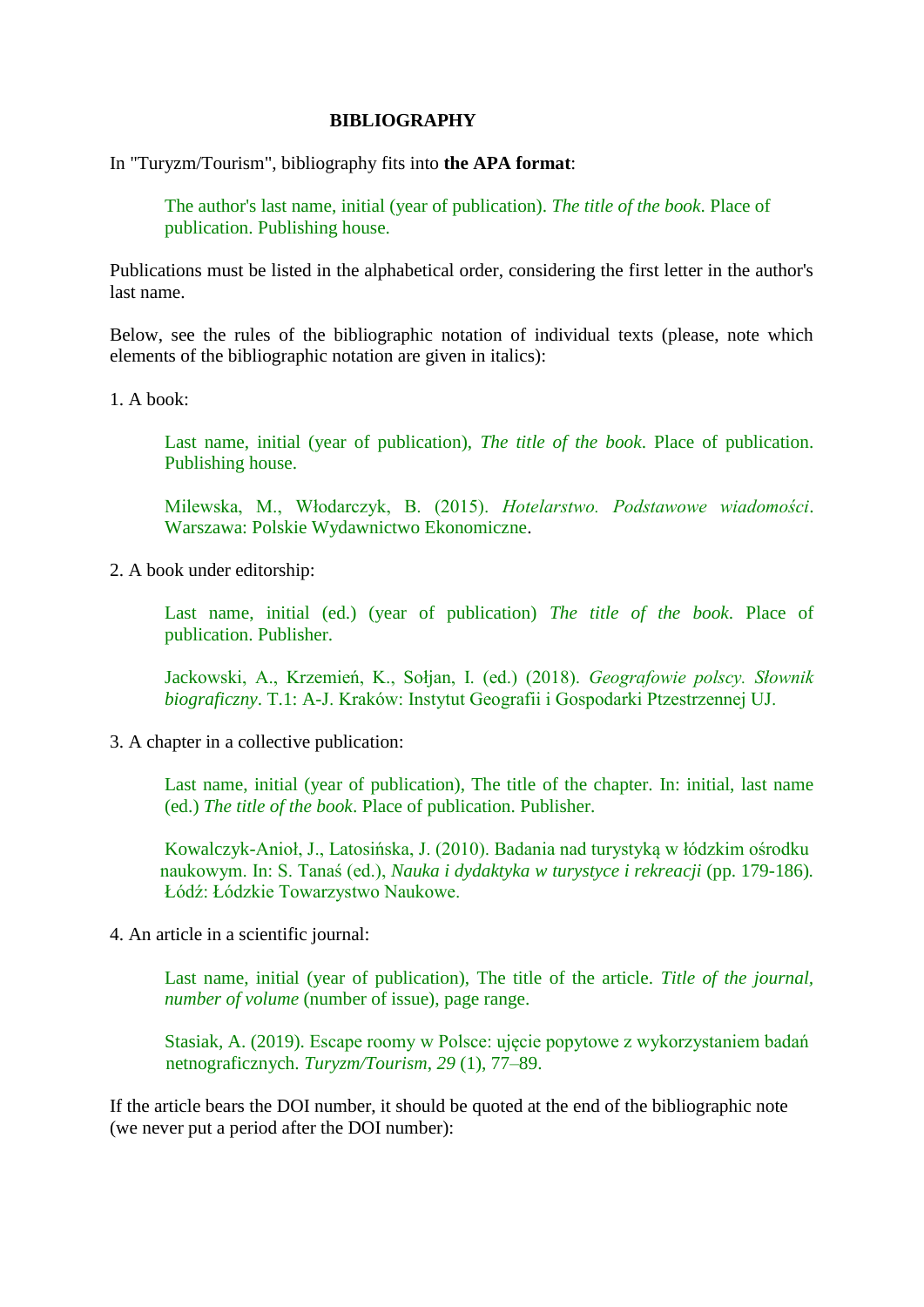Last name, initial (year of publication), The title of the article. *Title of the journal, number of volume* (number of issue), page range. DOI: ....

Stasiak, A. (2019). Escape roomy w Polsce: ujęcie popytowe z wykorzystaniem badań netnograficznych. *Turyzm/Tourism*, *29* (1), 77–89. DOI: http://dx.doi.org/10.18778/0867-5856.29.1.08

5. Internet source

 - if the text from the Internet has a title (and, possibly, the name of its author is known), the bibliographic notation has the following form:

Last name, first name initial (year). *Text title*. Downloaded from: website (date of accessing the site).

Nicholson, S. (2015). *Peeking behind the locked door: A survey of escape room facilities*. White paper. Downloaded from: http://scottnicholson.com/pubs/erfacwhite.pdf (28.03.2019).

- if the author's name is unknown:

*Text title* (year). Downloaded from: website (date of accessing the site).

*Zabytkowa Linia Tramwajowa kursuje jeszcze przez trzy weekendy* (2018). Downloaded from: http://Wrocław.wyborcza.pl/Wrocław/7,35771,23816471,zabytkowa-liniatramwajowa-kursuje-jeszcze-przez-trzy-weekendy.html (24.09.2018).

 - if the text does not have a title and the name of the author has not been provided, the website is given at the beginning:

Website (year of accessing the website by the author). Downloaded from: website (date of accessing the site)

Turystyka-motoryzacyjna.pl (2019). Downloaded from: www.turystyka-motoryzacyjna.pl (23.09.2019).

6. An Act of Law:

Rozporządzenie Ministra Gospodarki i Pracy z 19.08.2004 r. w sprawie obiektów hotelarskich i innych obiektów, w których są świadczone usługi hotelarskie. DzU 2004, nr 188, poz. 1945.

#### **INTERFERENCE WITH THE TEXT OF THE QUOTE**

All changes of the quoted text must be marked (explanations, supplementary texts) by putting the text which does not belong to the quotation in square parenthesis, e.g.:

Quote text [text of DOP/ explanation] quote text (Last name, year, page numbers).